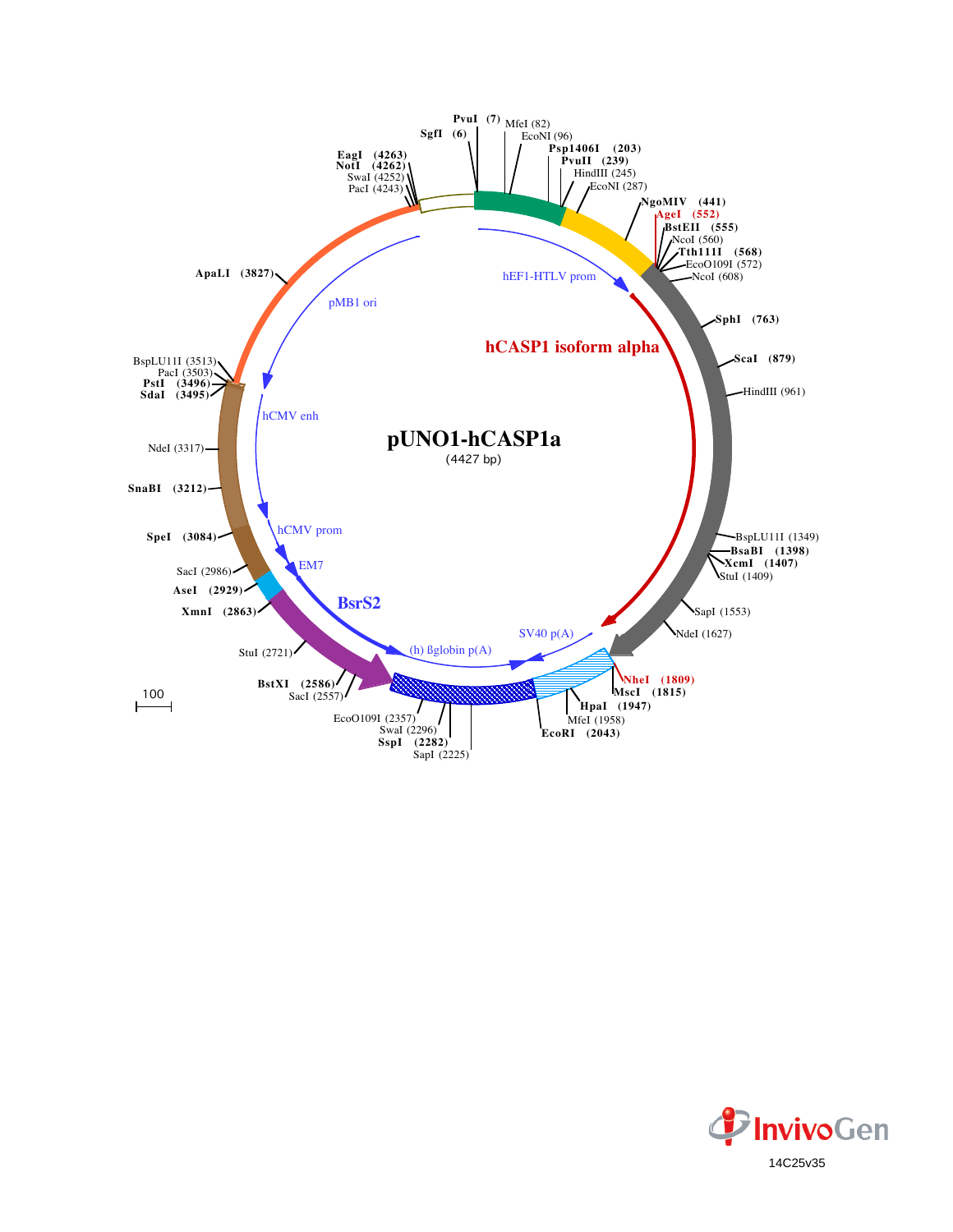**SgfI (6) PvuI (7)**

MfeI (82) EcoNI (96)

|                  | 1 GGATCTGCGATCGCTCCGGTGCCCGTCAGTGGGCAGAGCGCACATCGCCCACAGTCCCCGAGAAGTTGGGGGGAGGGTCGGCAATTGAAC <b>G</b> GGTGCCTA                                                                                                                                                                                                                                                       |
|------------------|----------------------------------------------------------------------------------------------------------------------------------------------------------------------------------------------------------------------------------------------------------------------------------------------------------------------------------------------------------------------|
|                  | 101 GAGAAGGTGGCGCGGGGTAAACTGGGAAAGTGATGTCGTGTACTGGCTCCGCCTTTTTCCCGAGGGTGGGGGAACCGTATATAAGTGCAGTAGTCGCC                                                                                                                                                                                                                                                               |
|                  | HindIII $(245)$<br>Psp1406I (203)<br>$PvuII$ (239)<br>EcoNI (287)                                                                                                                                                                                                                                                                                                    |
|                  | 301 GCCATCCACGCCGGTTGAGTCGCGTTCTGCCGCCTCCCGCCTGTGGTGCCTCCTGAACTGCGTCCGCCGTCTAGGTAAGTTTAAAGCTCAGGTCGAGACC                                                                                                                                                                                                                                                             |
|                  | $NgoMIV$ (441)                                                                                                                                                                                                                                                                                                                                                       |
|                  | NcoI (560)<br><b>BstEII</b> (555)<br>EcoO109I (572)<br>AgeI $(552)$<br>Tth111I (568)                                                                                                                                                                                                                                                                                 |
|                  | 501 TCTGTTCTGCGCCGTTACAGATCCAAGCTGTGACCGGCGCCTACCTGAGATCACCGGTCACCATGGCCGACAAGGTCCTGAAGGAGAAGAAAGCTGTT<br>$1$ M A<br>D<br>K V L K E K R K L F                                                                                                                                                                                                                        |
| 13 <sup>b</sup>  | NcoI (608)<br>601 TATCCGTTCCATGGGTGAAGGTACAATAAATGGCTTACTGGATGAATTATTACAGACAAGGGTGCTGAACAAGGAAGAGATGGAGAAAGTAAAACGTGAA<br>I R S M G E G T I N G L L D E L L O T R V L N K E E M E K V K R E                                                                                                                                                                          |
|                  | SphI (763)<br>47 N A T V M D K T R A L I D S V I P K G A O A C O I C I T Y I C E E<br>Scal (879)                                                                                                                                                                                                                                                                     |
| $80$ ⊳ D         | 801 ACAGTTACCTGGCAGGGACGCTGGGACTCTCAGCAGATCAAACATCTGGAAATTACCTTAATATGCAAGACTCTCAAGGAGTACTTTCTTCCTTTCCAGC<br>Y L A G T L G L S A D Q T S G N Y L N M Q D S Q G V L S<br>- S<br>S.<br>HindIII $(961)$                                                                                                                                                                  |
| 113 <sup>2</sup> | 901 TCCTCAGGCAGTGCAGGACAACCCAGCTATGCCCACATCCTCAGGCTCAGAAGGGAATGTCAAGCTTTGCTCCCTAGAAGAAGCTCAAAGGATATGGAAA<br>P Q A V Q D N P A M P T S S G S E G N V K L C S L E E A Q R<br>1001 CAAAAGTCGGCAGAGATTTATCCAATAATGGACAAGTCAAGCCGCACACGTCTTGCTCTCATTATCTGCAATGAAGAATTTGACAGTATTCCTAGAAGAA                                                                                 |
|                  | 147▶ O K S A E I Y P I M D K S S R T R L A L I I C N E E<br>- F<br>D<br>- S<br>180 T G A E V D I T G M T M L L Q N L G Y S V D V K K<br>N L<br>T A S D M T                                                                                                                                                                                                           |
| 213              | 1201 AGAGCTGGAGGCATTTGCACACCGCCCAGAGCACAAGACCTCTGACAGCACGTTCCTGGTGTTCATGTCTCATGGTATTCGGGAAGGCATTTGTGGGAAG<br>E L E A F A H R P E H K T S D S T F L V F M S H G<br>$\mathsf{I}$ R E<br>$-$ G<br>$\Box$ C G<br>K<br>BspLU11I (1349)<br><b>BsaBI</b> (1398)                                                                                                             |
|                  | 1301 AAACACTCTGAGCAAGTCCCAGATATACTACAACTCAATGCAATCTTTAACATGTTGAATACCAAGAACTGCCCAAGTTTGAAGGACAAACCGAAGGTGA<br>247 KH SEO V P D I L O L N A I F N M L N T K N C P S L K D K P K V<br>StuI (1409)                                                                                                                                                                       |
|                  | XcmI (1407)<br>280 I I I Q A C R G D S P G V V W F K D S V G V S G N L S L P T T E E F<br>SapI (1553)                                                                                                                                                                                                                                                                |
| 313 <sup>2</sup> | 1501 TGAGGATGATGCTATTAAGAAAGCCCACATAGAGAAGGATTTTATCGCTTTCTGCTCTTCCACACCAGATAATGTTTCTTGGAGACATCCCACAATGGC<br>I K K A H I E K D F I A F C S S T P D N V S W R H P<br>EDDA<br>TMG<br>NdeI (1627)                                                                                                                                                                        |
|                  | 1601 TCTGTTTTTATTGGAAGACTCATTGAACATATGCAAGAATATGCCTGTTCCTGTGATGTGGAGGAAATTTTCCGCAAGGTTCGATTTTCATTTGAGCAGC<br>347 S V F I G R L<br>I E H M Q E Y A C S C D V E<br>F R K V R F S F E<br>- E<br>1701 CAGATGGTAGAGCGCAGATGCCCACCACTGAAAGAGTGACTTTGACAAGATGTTTCTACCTCTTCCCAGGACATTAAAATAAGGAAACTGTATGAATGTC<br>380 P D G R A<br>Q M P T T E R V T L T R C F Y L F P G H • |
|                  | MscI (1815)<br><b>NheI</b> (1809)<br>1801 TGTGGGCTGGCTAGCTGGCCAGACATGATAAGATACATTGATGAGTTTGGACAAACCACAACTAGAATGCAGTGAAAAAAATGCTTTATTTGTGAAATTT                                                                                                                                                                                                                       |
|                  | <b>HpaI</b> (1947) MfeI (1958)                                                                                                                                                                                                                                                                                                                                       |
|                  | EcoRI (2043)<br>2001 GGAGGTTTTTTAAAGCAAGTAAAACCTCTACAAATGTGGTATGG <b>AATTCTAAAATACAGCATAGCAAAACTTTAACCTCCAAATCAAGCCTCTACTTGAA</b>                                                                                                                                                                                                                                    |
|                  | 2101 TCCTTTTCTGAGGGATGAATAAGGCATAGGCATCAGGGGCTGTTGCCAATGTGCATTAGCTGTTTGCAGCCTCACCTTCTTTCATGGAGTTTAAGATATA                                                                                                                                                                                                                                                            |
|                  | SapI (2225)<br>$SspI$ (2282)<br>SwaI (2296)<br>2201 GTGTATTTTCCCAAGGTTTGAACTAGCTCTTCATTTCTTTATGTTTTAAATGCACTGACCTCCCACATTCCCTTTTTAGTAAAATATTCAGAAATAATTT                                                                                                                                                                                                             |
|                  | EcoO109I (2357)<br>2301 AAATACATCATTGCAATGAAAATAAATGTTTTTTATTAGGCAGAATCCAGATGCTCAAGGCCCTTCATAATATCCCCCAGTTTAGTAGTTGGACTTAGGG                                                                                                                                                                                                                                         |
|                  | 2401 AACAAAGGAACCTTTAATAGAAATTGGACAGCAAGAAAGCGAGCTTCTAGCTTTAGTTCCTGGTGTACTTGAGGGGGATGAGTTCCTCAATGGTGGTTTT                                                                                                                                                                                                                                                            |